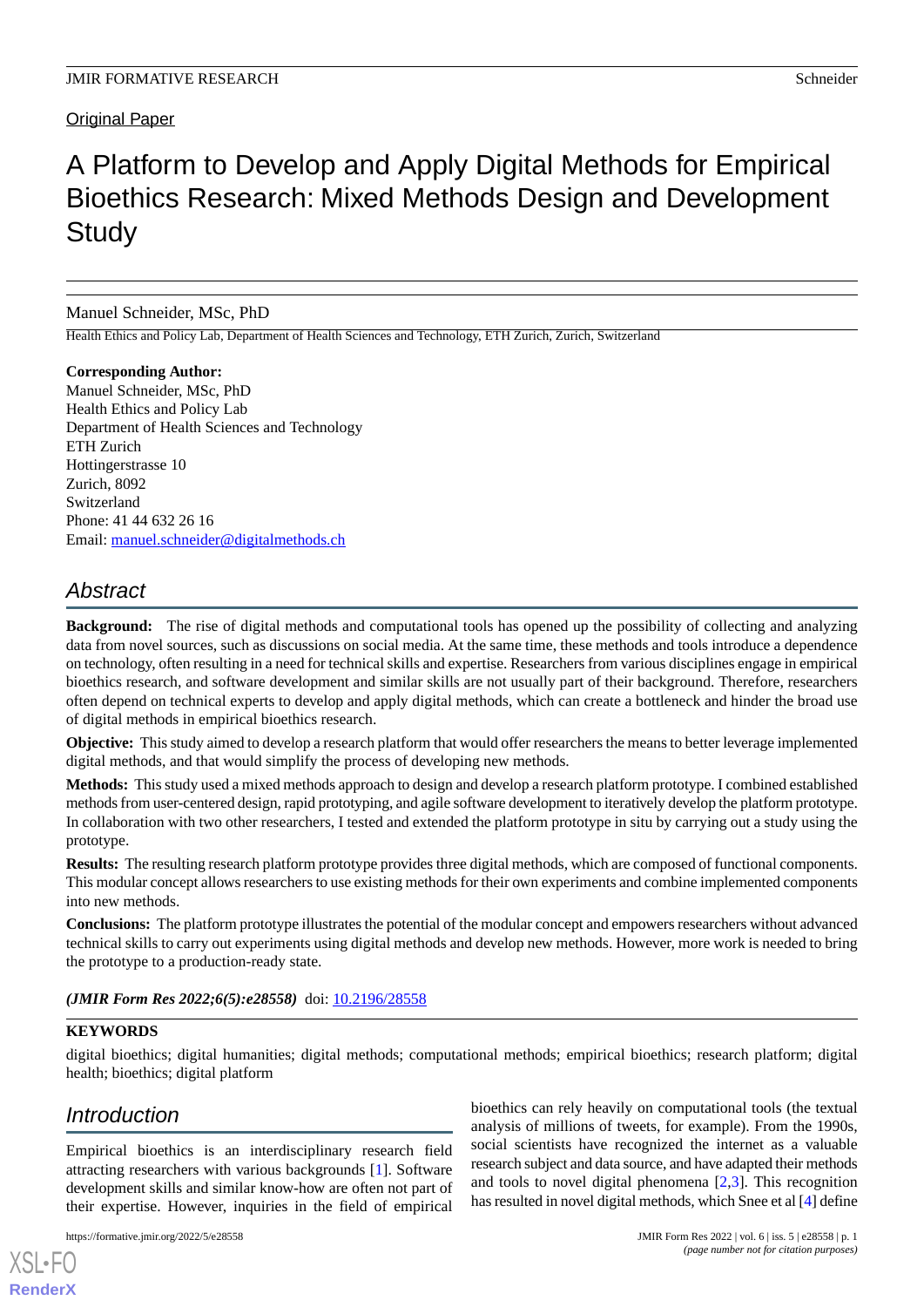as "the use of online and digital technologies to collect and analyse research data." Novel disciplines emerged, such as computational social science, which leverages computational capabilities to collect and analyze big data, to study social behavior [\[5](#page-6-4)].

The development of these methods has spawned a variety of digital tools. One example is the network visualization software Gephi [[6](#page-6-5)]. Gephi imports different data formats and provides functionality to researchers through a graphical user interface. Researchers can use this software to compute basic network statistics, such as network density and average shortest path length. Network visualization features build the core of Gephi, allowing researchers to explore and manipulate large networks. Gephi is open source, and can integrate plugins, enabling software developers to extend the functionality.

Alongside the maturation of digital methods, advances in computer science, especially machine learning, have resulted in an abundance of software libraries. One example is Hugging Face, a Python library that provides state-of-the-art natural language processing (NLP) resources [[7\]](#page-6-6). Hugging Face allows researchers to program their own NLP pipelines; for example, to enable analysis of the sentiment of tweets. In contrast to Gephi, Hugging Face is a collection of resources used by developers to write software programs. It does not offer a graphical user interface or out-of-the-box workflows for researchers without programming experience. One advantage of such a library is that developers have a great deal of control over how to use the resources, which can also be easily combined with resources from other libraries.

<span id="page-1-0"></span>In light of these new developments and tools, and in collaboration with other researchers, I conducted several empirical bioethics experiments using digital methods, hereinafter referred to as "digital bioethics." My collaborators and I encountered two major issues over the course of these experiments: (1) the need for technical expertise to set up tools and adapt them to each experiment, and (2) the need for technical expertise to develop new methods. In my observation, finding ad hoc expertise can delay projects and make it more difficult for researchers to conduct digital bioethics experiments. If researchers could easily access tools and seamlessly integrate them into their research projects without the assistance of software developers, they might be more inclined to practice digital bioethics.

Researchers would still rely on software development skills to develop new tools when fundamentally new functionality is required. However, existing tools might be repurposed, modified, and recombined, if they were built with that objective in mind. Therefore, I aimed to develop a research platform which addresses the two identified issues. In the following, I describe the development process, the resulting research platform prototype, and the learnings from this process.

### *Methods*

#### **Overview**

Using a combination of user-centered design [\[8\]](#page-6-7), rapid prototyping [\[9](#page-6-8)], and agile software development [[10\]](#page-6-9), I developed a platform prototype that addresses issues (1) and (2) introduced in the *Introduction*. Rather than regarding these issues only as challenges, I translated them into goals, which express an ideal scenario: (A) researchers can easily configure and employ methods provided by the platform for new experiments, and (B) researchers can modify methods and develop new methods, by recombining components of already implemented digital methods. These high-level goals guided the development process, which I describe in the following paragraphs (see [Figure 1](#page-1-0) for an overview of the approach).

Figure 1. Overview of the methods. The circles represent the start and end points of the development process, and the colored boxes represent the work steps. The three boxes on the right form a prototyping cycle, which I carried out multiple times during the development process. The text in between the steps describes the main inputs and outputs of a step.



#### **Understanding the Prospective Users**

The first step of the development process was to create *personas*; that is, abstract individuals who represent typical target users [[11](#page-6-10)[,12](#page-6-11)]. In total, I created four personas (two for each goal [A] and [B]). I defined their attributes such as name, age, gender, and professional background, as well as their personal goals, challenges, and motivations with respect to digital bioethics. I based the personas on my own experience, as well as anecdotal data from colleagues and the empirical bioethics literature  $[1,13,14]$  $[1,13,14]$  $[1,13,14]$  $[1,13,14]$  $[1,13,14]$ , which is common practice when no empirical data

are available. I then derived so-called *epics,* that is high-level narratives of what each persona as a user would want to do on the research platform, and why [\[15](#page-6-14)]. The epics incorporated the platform goals (A) and (B) from the perspective of the persona. Finally, I broke down the epics into specific tasks a user might want to accomplish, together with the user's corresponding motivation [\[8](#page-6-7)]. These *user stories* took the form "as a <user> I want to <action> so that <value>," commonly referred to as the role-feature-reason format [[16\]](#page-6-15). The user stories formed the initial functional requirements for the platform and described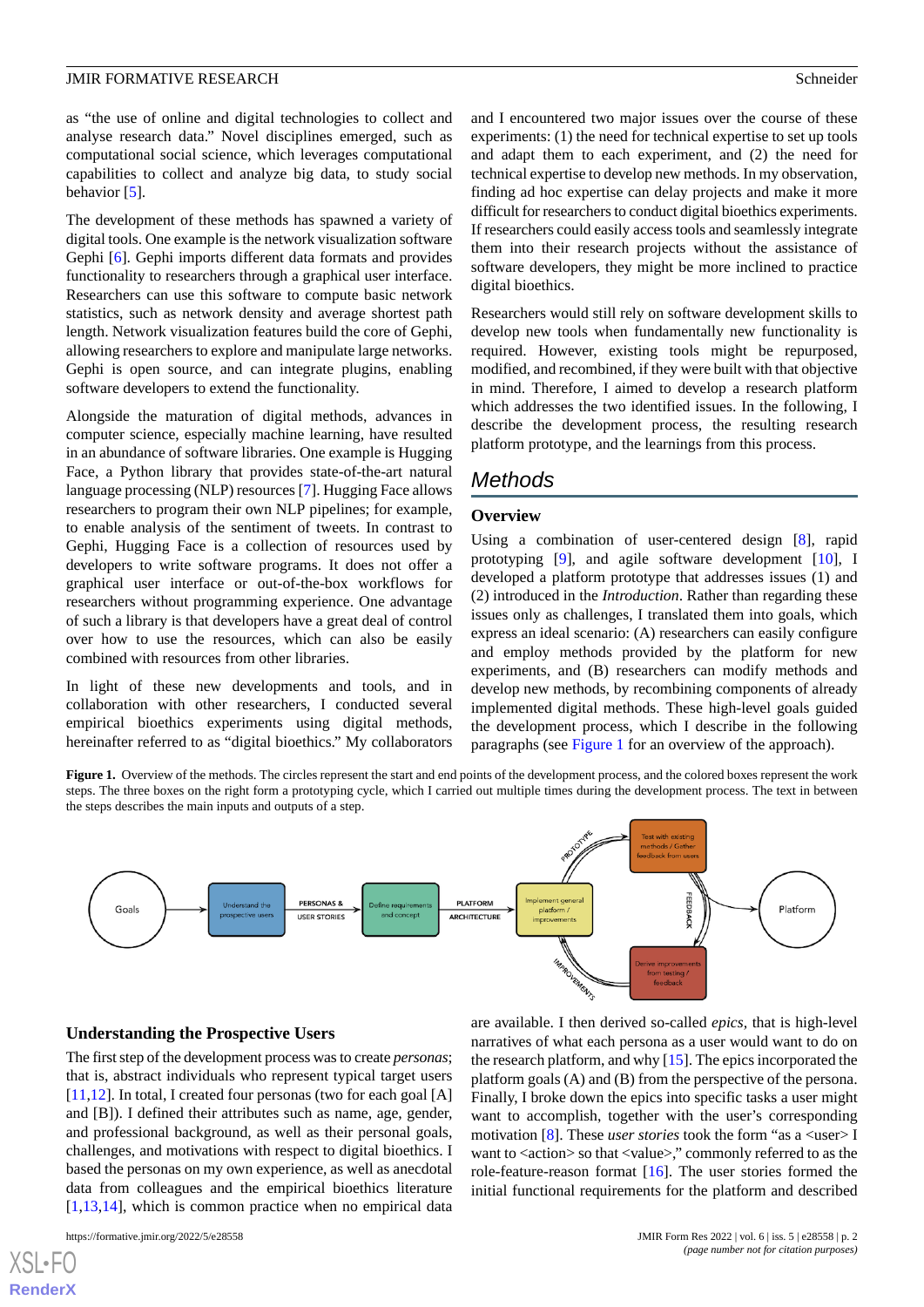the user-centered features (see [Multimedia Appendices 1](#page-6-16) and [2](#page-6-17) for the personas, epics, and user stories).

#### **Designing the Platform Concept**

While the user stories described the intended functionality of the platform, they also had nonfunctional implications for the platform design. For example, if two researchers were working on a project at the same time, the actions of one researcher should not unintentionally override data resulting from actions of the other researcher. I also defined nonfunctional requirements from my past experience with digital bioethics. As an example, training a machine learning model requires significant computational power and is time-consuming. I therefore defined requirements about the performance of the platform and its ability to run such a time-consuming process without blocking other processes. I then designed the high-level platform architecture based on these requirements, using a micro service and micro frontend approach [[17](#page-6-18)[-19](#page-7-0)].

#### **Implementing the Base Prototype**

In the final phase of the development process, I used rapid prototyping [\[9](#page-6-8),[20\]](#page-7-1) to implement a first functional prototype, and then to iteratively improve the prototype through evolutionary prototyping (ie, continuously improving the same prototype). Initially, I implemented the overall platform without incorporating any specific digital method, focusing on general platform functionality such as data handling and the graphical user interface (GUI). Next, I implemented two digital methods: one from a study examining the web-based data sharing policy landscape [\[21](#page-7-2)], and another from a study analyzing themes in tweets about CRISPR [[22\]](#page-7-3). To adhere to goal (B) and the corresponding user stories, I did not implement the methods as one monolithic process, but rather split into functional components. For example, I implemented a data filtering step as an individual component, and not as part of a multi-stage data processing pipeline. The implementation of these methods allowed me to test the platform's conceptual choices and added functionality to the platform prototype at the same time.

#### **Testing and Improving the Prototype in a Real-life Scenario**

To test the prototype in a real-life scenario, I collaborated with two researchers (Julia Amann, Joanna Sleigh) from the same lab to investigate visual risk communication about COVID-19 on Twitter [[23\]](#page-7-4). I completed multiple prototyping iterations with one researcher (JS) to implement functionality that was necessary for the research, but not yet implemented in the platform. Over the course of the study, I continuously gathered feedback from the researchers about their user experience, defined improvements based on this feedback, and implemented the improvements, forming multiple prototyping cycles (see [Figure 1](#page-1-0)). The researchers also requested additional features based on their experiences with the platform. I implemented, tested, and improved the requested features in-situ; the researchers used the new features over the course of the study and provided direct feedback, until the features fit their needs precisely. At the conclusion of the visual communication study, the platform prototype contained all components of the study methods.

### *Results*

#### **Overview**

The main result of this study is the research platform prototype. It is important to note that the goal of this study was to develop a platform that affords more flexibility to a researcher working with digital methods. Therefore, the main focus of this section is to describe how the platform provides this flexibility, and not how a specific digital method is implemented. In the following, I report the major technical and functional design choices, and describe the main features of the platform (see [Multimedia](#page-6-19) [Appendix 3](#page-6-19) for screenshots of the platform prototype and descriptions thereof).

#### **Platform Architecture**

The platform is implemented as a client-server model, allowing multiple users to work on the same project with all data centrally stored. This model eliminates the peer-to-peer sharing of data sets but imposes security features on the platform. Client-server communication implements the standard HTTPS protocol with Transport Layer Security encryption. Users are authenticated through the Authentication and Authorization Infrastructure [[24\]](#page-7-5) provided by most Swiss universities, and can share projects with other authenticated users.

The frontend was realized as a web application using the web application framework Angular [\[25](#page-7-6)] to be independent of the user's operating system, and supports browsers compliant with the World Wide Web Consortium's web standards [[26\]](#page-7-7). The backend was built with the Python framework Flask [[27\]](#page-7-8) and employs the Python library pandas [[28\]](#page-7-9) for data management and core data operations, such as extending data sets with data sent from the frontend and providing dataset previews to the frontend. Packages are managed through a Python virtual environment. An overview of the platform architecture is shown in [Figure 2.](#page-3-0)

The GUI defines the web application's layout and style, such as colors and fonts. A router enables the user to navigate to the different core views that provide the general functionality of the platform. When prompted by the user, the router provides the custom digital method specific views (micro frontends) to the GUI. Two core frontend services facilitate communication with the backend, and are both available to the core view and micro frontends.

The backend's application programming interface (API) allows the frontend to interact with the backend functionality. Through the API, the frontend can load and store information about research projects, handled by the project manager. The actions carried out and the data processed when running a project are coordinated by the service manager, which starts and stops micro services, and reads and writes data. The micro services can store resources (such as images) and results (such as tables or figures resulting from the analysis) as files which can be requested from the frontend through the API. To download a data set from the web application, a user can request the specific data set from the database through the API.

The micro services and micro frontends form the heart of the platform. When a digital method is implemented on the platform,

```
XS-FO
RenderX
```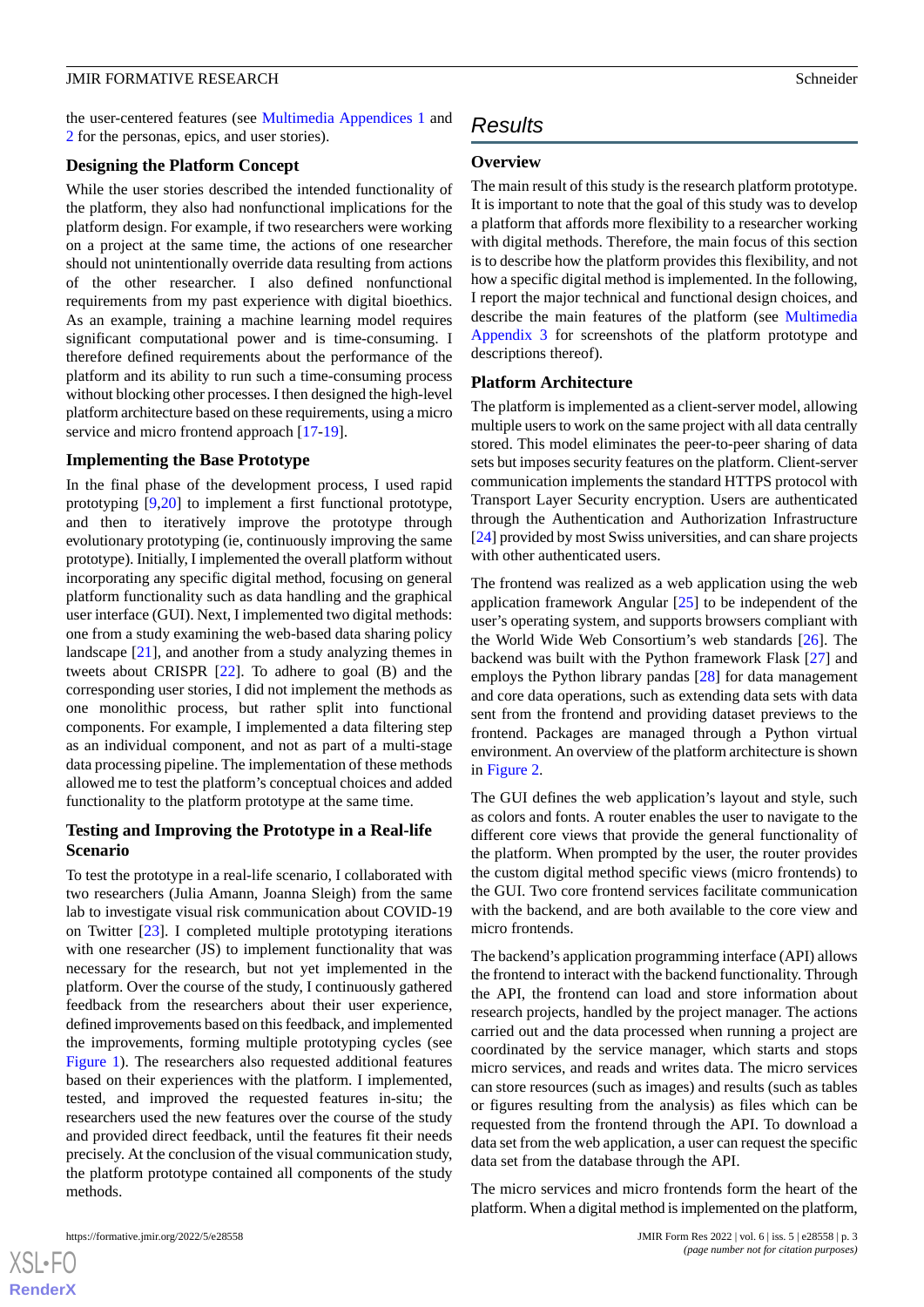the method is broken down into smaller units, each fulfilling one specific function. These units are implemented as either an interactive *task* or a fully automated *process*, which can be chained together in a *pipeline*. The tasks and processes both process data, receive different kinds of input, and produce results; for example, a chart illustrating the outcome of a statistical analysis carried out as part of the process. An abstract micro service class and an abstract micro frontend class provide all of the technical functionality necessary to seamlessly integrate new tasks and processes implemented by a developer.

A task consists of a micro service, which carries out operations requested by the user, and a micro frontend, which provides the user with a custom user interface for the task. This interface allows the user to trigger operations of the micro service and to exchange data with it. The user starts a task through the frontend, performs actions through the task-specific interface,

and stops the task once it is completed, all in a synchronous way. In contrast, a process is started by the user, and runs asynchronously until completion. In this context, *asynchronous* means that the user can perform other actions while the process is running, and can even close the web application. This mechanism is intended for time-intensive operations that can continue for multiple hours or days, such as analyzing a large amount of data or training a machine learning model.

All tasks and processes have a specification file, which defines what input data they take, what data they output, what results they produce, and what parameters the user can configure. Thanks to this shared core concept, a user can easily connect and configure tasks and processes. I will explain how this is done, together with the other main features of the platform, in the next subsection.

<span id="page-3-0"></span>**Figure 2.** High-level overview of the platform architecture. The platform is separated into the frontend, with which the user interacts (left), and the backend, which is concerned with data storage and processing (right). The two communicate through HTTPS (dashed line). The micro frontends and micro services provide the functionality of the individual components, which together represent the digital methods. The arrows indicate the direction of communication flow between the elements of the platform.





#### **Main Features of the Web Application**

On the starting page of the platform, a user can choose to create a new project by specifying a project name and description, or to open an existing project. A project consists of the project pipeline, data set inspector, and results inspector (see [Figure](#page-4-0) [3A](#page-4-0)).

The project pipeline is the control center for the project. It displays all processes and tasks carried out during the course of the project, and lets the user start them individually (see [Figure 3B](#page-4-0)). When a new project is created, the user can choose an existing digital method from a collection of implemented methods. The pipeline is then populated with all components (ie, tasks and processes) of that method. The user can configure each task and process to match the context of the current project. The user can also specify which datasets provide the input data for each component, and whether the output data forms a new data set or is appended to an existing one (see [Figure 4A](#page-4-1)).

Alternatively, the user can develop a new method or adapt an existing method by adding individual processes and tasks to the pipeline. These processes and tasks are then connected to components through their input and output data sets (see [Figure](#page-4-1) [4B](#page-4-1)). If a new method is created or an existing method changed, the user can export the pipeline to the method collection and provide a rationale for the methodological choices in a text field.

The user can ultimately run a project by starting processes and tasks in the pipeline through a click on the respective button.

Two distinct features help a researcher to keep track of the ongoing project. The data set inspector shows all existing data sets for a project, and a preview of the data. This enables researcher oversight, to see that the processes and tasks are functioning as intended. The data set inspector also allows the user to download full datasets for further inspection. Similarly, the results inspector shows all results (such as charts) produced as part of the tasks and processes. The results can also be downloaded from the results inspector.

The last feature I discuss here is the knowledge base. A detailed understanding of how the methods and components work is of great importance for the development and application of digital methods. To address this challenge, each component and method has a detailed description. The description is adapted automatically on the basis of the user's configuration of the component, to reflect the actual pipeline as accurately as possible. These descriptions serve to educate users about available components and methods and help users assess their suitability for a new study design. The descriptions also allow users to verify that the composed pipeline does what they intended it to do and to accurately describe the method; for example, in a scientific publication about a study conducted on the platform.

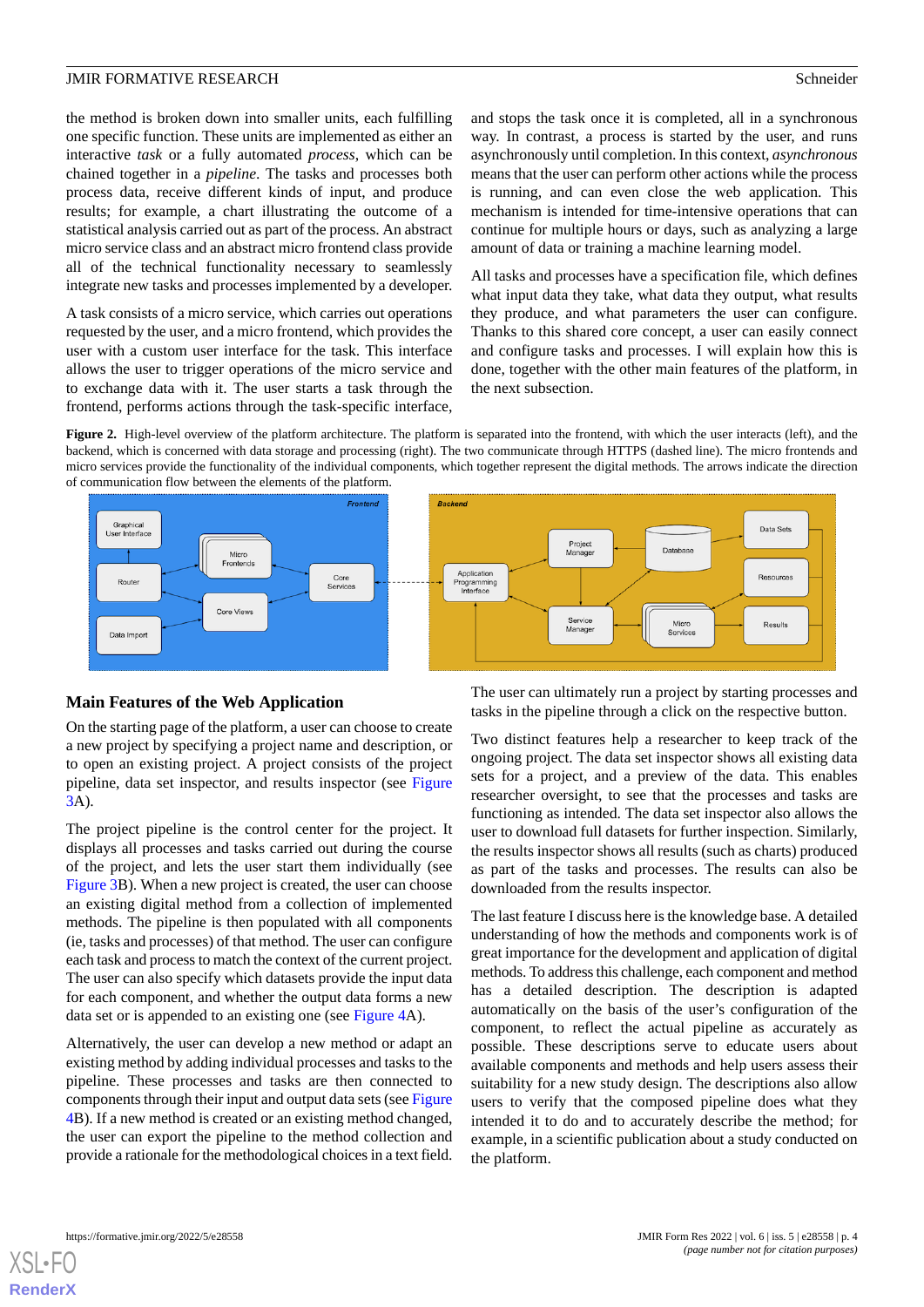<span id="page-4-0"></span>Figure 3. Main features of the web application. Experiments are organized into projects which offer three main functionalities: the project pipeline where the experiment is run, the data inspector that provides insight into the data sets of the experiments, and the results inspector displaying the results produced by the components (A). The user can populate the pipeline with existing methods, tasks, and processes by adding them from collections (B).



<span id="page-4-1"></span>**Figure 4.** Integration of the components into the pipeline. Components (processes and tasks) are configured by the user. Besides functionality-specific parameters, the user also specifies which data sets provide the input data to each component, and what output data is written to which data set (A). The components' relations to the input and output data sets define the execution sequences, and are reflected in the pipeline (B).



#### **Visual Communication Study**

The communication study [\[23](#page-7-4)] conducted on the platform prototype during the last phase of the development process exemplifies how researchers can use the platform for their research. Hence, I characterize the project pipeline of the study and describe the procedure the researchers followed on the platform (see [Figure 5](#page-5-0) for a schematic overview of the pipeline).

The communication study's pipeline consisted of 2 tasks and 23 processes. Some of the process components performed the same function. For example, the statistical analysis at the end of the pipeline employed the same process component type multiple times. However, the components' individual configurations resulted in distinct statistics describing different aspects of the data. The pipeline view (the control center of the project) allowed the researchers to start tasks and processes. When researchers started a task, the platform prompted a custom task interface, which allowed them to carry out each task's specific work. Researchers ran the processes one after another by clicking on the respective button in the pipeline view. It was in this way that data was processed throughout the pipeline. Altogether, the tasks and components formed 7 functional steps (see [Figure 5\)](#page-5-0).

The researchers started their work on the platform by importing the tweet identifiers from a data set they obtained from Crowdbreaks [[29\]](#page-7-10), which collects tweets concerning various public health topics. They then ran a process component that

fetched the entire tweet object (eg, tweet text, hashtags, and retweet count) for each tweet identifier from the Twitter API. The subsequent processes filtered the data set to include only tweets that contained visuals and selected the 500 most retweeted tweets per month.

The process that followed fetched tweet embeddings (formatted text snippets) from the Twitter API, which the subsequent task utilized to display the tweets within its custom interface. The task interface offered two views to carry out the qualitative coding, a form of qualitative content analysis [[30\]](#page-7-11), representing the researchers' main activity during the study. One view presented the individual tweets and allowed the researchers to select items matching the tweets' characteristics from a predefined codebook specified in the task's configuration (see [Multimedia Appendix 3](#page-6-19) for a screenshot). A second view displayed a list of all the tweets providing a preview for each tweet, the initials of the coders that coded it, and whether or not it was included in the analysis.

Following the coding task, multiple process components extracted subsets from the coding data set, one subset for each of the 6 coding themes. Finally, 12 process components provided statistical results for all the themes, which created the basis for the researchers' manual inspection and interpretation of the results. The statistical processes also produced basic figures from the statistical results to assist interpretation (see [Multimedia Appendix 3](#page-6-19) for a screenshot).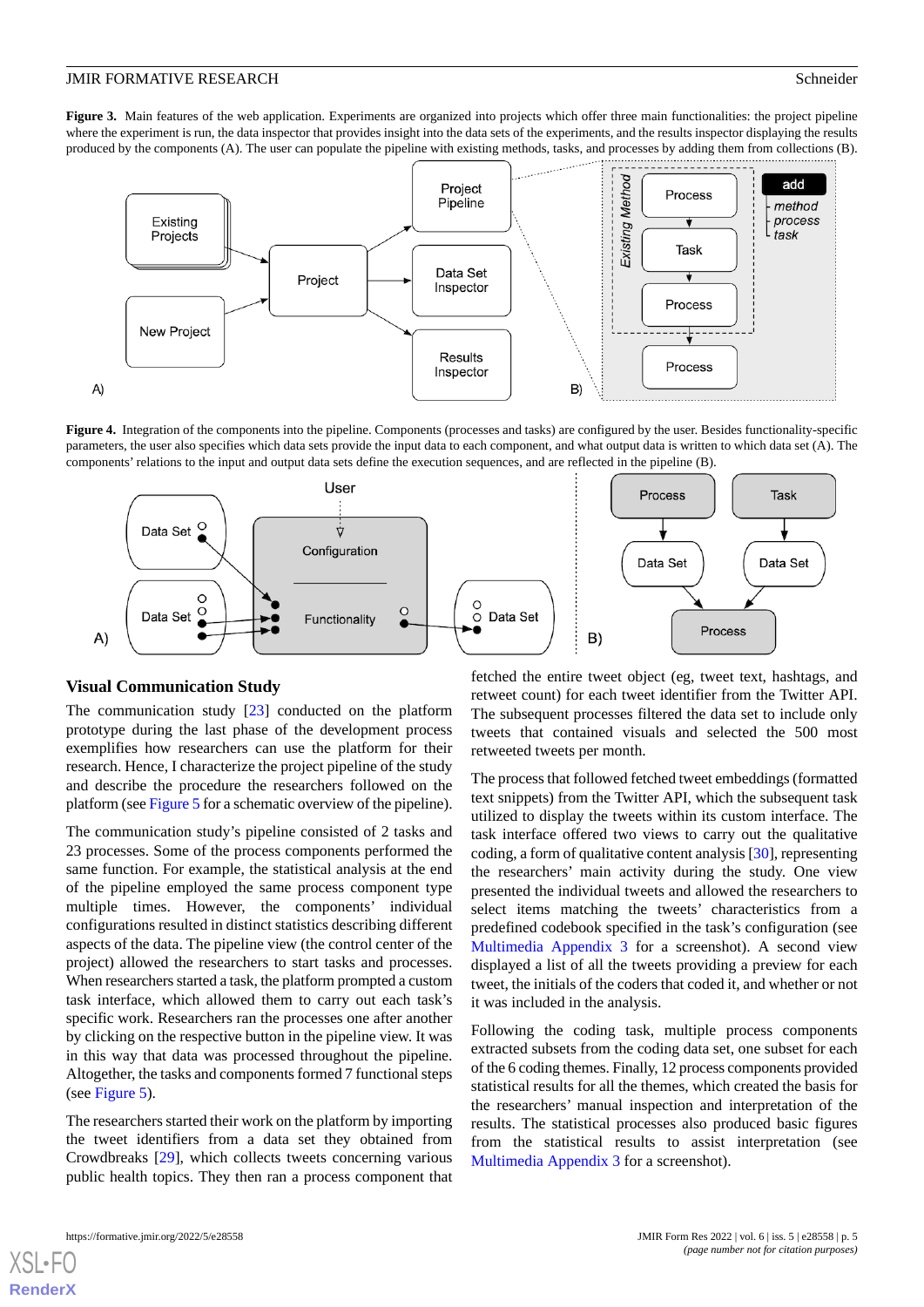<span id="page-5-0"></span>**Figure 5.** Overview of the visual communication study pipeline. The researchers carried out the tasks (in green) while the other elements represent the process components, which automatically carried out functions. Process components with the same or similar functionality are grouped for simplicity (overlapping elements). API: application programming interface.



### *Discussion*

### **Principal Findings**

The study using the prototype to examine visual communication on Twitter [\[23](#page-7-4)] demonstrates the potential of the platform design. In accordance with the platform's modular design, I implemented the study method as individual components. For example, the platform provides a component to carry out a qualitative coding of tweets. Now that the study components are available on the platform, the visual communication study pipeline can be used as a template for similar studies. As the functionality of the qualitative coding component is not limited to tweets, it can be used to analyze other content (for example news articles) as well.

The platform prototype offers greater flexibility to researchers without programming skills, when compared with Gephi or Hugging Face. Once a new digital method is implemented on the platform, a researcher can easily configure the method to fit a specific experiment, or adapt an existing method by removing and adding components. Further, a researcher can develop a new method by combining individual components of existing methods. If new functionality is needed, software developers can readily integrate a new component, thanks to the platform's modular architecture.

Enabling researchers to function with greater independence from technical experts might seem counterintuitive for an interdisciplinary endeavor such as digital bioethics. I do not suggest excluding technical experts; my aim is rather to minimize purely implementation-related technical work.

The knowledge feature only emerged during the rapid prototyping phase and illustrates the importance of training and educating researchers new to digital methods. Such a research platform should not only be a tool to develop methods and carry out research projects, but also a means for researchers to acquire skills and expertise necessary for digital methods research.

#### **Limitations**

The development of new components can still cause delay for research projects and needs resources from both researchers and software developers. However, the platform can reduce software development work, as researchers can configure and reuse components outside of the specific circumstances for which they were originally developed. Furthermore, if multiple researchers work with the platform and develop methods with this modular paradigm, the methodological flexibility increases, and established computational means can be combined in new ways. Although maintenance and extension of the platform must be performed by technical experts, the application of digital methods in digital bioethics research can scale.

The prototype illustrates the potential of the implemented concept. However, more work is required to obtain to a fully operational research platform that can support a broad community of researchers. Further, I could not test the platform exhaustively owing to the limited number and availability of researchers working with digital methods in bioethics. For the same reason, I could not carry out comprehensive user research during the design phase. In such cases, the use of fictional personas based on limited assumptions, as applied in the platform development, is common practice. In addition, I was able to validate my assumptions and improve the design choices during the rapid prototyping phase at the end.

#### **Conclusions**

The platform prototype is a proof of concept, demonstrating how this approach might facilitate digital bioethics research by offering researchers easier access to digital tools and opportunities to expand their methods toolbox. Further research is needed to quantify this effect and to further improve the platform. In addition, substantial investment will be required to build, run, and maintain a production-ready open research platform, for which this prototype serves as a blueprint. While I built this platform to address issues encountered in digital bioethics research, it does support digital methods in general, which are not restricted to bioethics research. Digital methods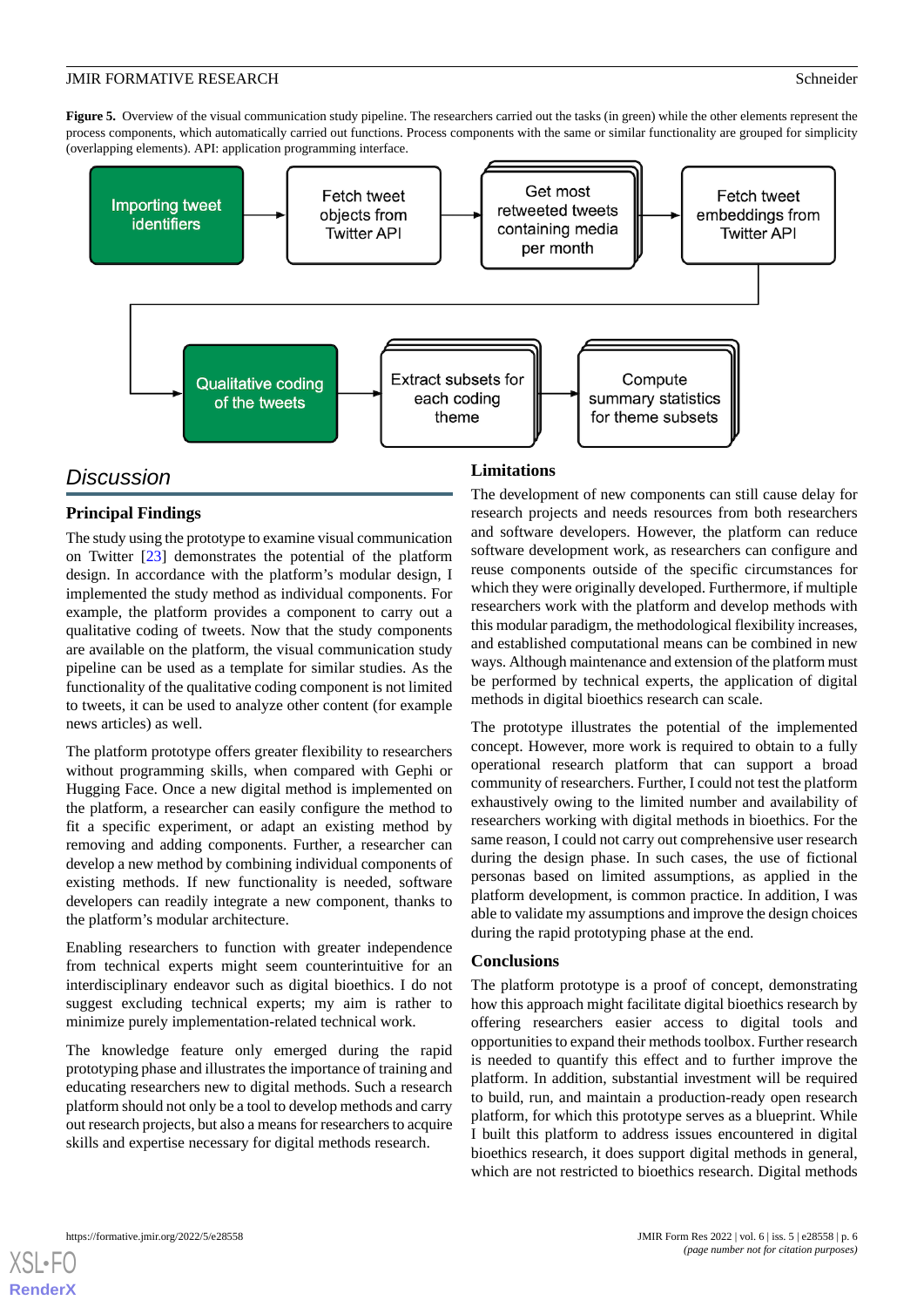find applications in various research fields and, therefore, this platform and its concept are useful beyond empirical bioethics.

#### **Acknowledgments**

I thank Julia Amann and Joanna Sleigh for their collaboration and feedback on the platform prototype during the risk communication study, Alessandro Blasimme and Effy Vayena for the collaboration and discussions on earlier digital bioethics projects, and Effy Vayena for her input on this project and manuscript.

#### **Conflicts of Interest**

<span id="page-6-16"></span>None declared.

#### **Multimedia Appendix 1**

<span id="page-6-17"></span>Personas and Epics. [[PDF File \(Adobe PDF File\), 67 KB](https://jmir.org/api/download?alt_name=formative_v6i5e28558_app1.pdf&filename=b0d9cf168e68e88485cc05563cb58df1.pdf)-[Multimedia Appendix 1\]](https://jmir.org/api/download?alt_name=formative_v6i5e28558_app1.pdf&filename=b0d9cf168e68e88485cc05563cb58df1.pdf)

### **Multimedia Appendix 2**

<span id="page-6-19"></span>User Stories. [[PDF File \(Adobe PDF File\), 52 KB](https://jmir.org/api/download?alt_name=formative_v6i5e28558_app2.pdf&filename=16697cbc0bf1162a1f2eabd2bde622d5.pdf)-[Multimedia Appendix 2\]](https://jmir.org/api/download?alt_name=formative_v6i5e28558_app2.pdf&filename=16697cbc0bf1162a1f2eabd2bde622d5.pdf)

### **Multimedia Appendix 3**

<span id="page-6-0"></span>Screenshots of Platform User Interface. [[PDF File \(Adobe PDF File\), 910 KB](https://jmir.org/api/download?alt_name=formative_v6i5e28558_app3.pdf&filename=fe9a0d76136cfd79a7c9b680d29185ac.pdf)-[Multimedia Appendix 3\]](https://jmir.org/api/download?alt_name=formative_v6i5e28558_app3.pdf&filename=fe9a0d76136cfd79a7c9b680d29185ac.pdf)

#### <span id="page-6-1"></span>**References**

- <span id="page-6-2"></span>1. Ives J, Dunn M, Cribb A, editors. Empirical Bioethics: Theoretical and Practical Perspectives. Cambridge: Cambridge University Press; 2017.
- <span id="page-6-3"></span>2. Hine C. Internet Research and the Sociology of Cyber-Social-Scientific Knowledge. Inf Soc 2005 Sep;21(4):239-248. [doi: [10.1080/01972240591007553\]](http://dx.doi.org/10.1080/01972240591007553)
- <span id="page-6-4"></span>3. Jones S. Virtual Culture: Identity and Communication in Cybersociety. Thousand Oaks, CA: Sage Publications; 2002.
- <span id="page-6-5"></span>4. Snee H, Hine C, Morey Y, Roberts S, Watson H, editors. Digital Methods for Social Science: An Interdisciplinary Guide to Research Innovation. London: Palgrave Macmillan; 2016.
- <span id="page-6-6"></span>5. Lazer D, Pentland A, Adamic L, Aral S, Barabasi A, Brewer D, et al. Social science. Computational social science. Science 2009 Feb 06;323(5915):721-723 [[FREE Full text](http://europepmc.org/abstract/MED/19197046)] [doi: [10.1126/science.1167742\]](http://dx.doi.org/10.1126/science.1167742) [Medline: [19197046](http://www.ncbi.nlm.nih.gov/entrez/query.fcgi?cmd=Retrieve&db=PubMed&list_uids=19197046&dopt=Abstract)]
- <span id="page-6-7"></span>6. Bastian M, Heymann S, Jacomy M. Gephi: An Open Source Software for Exploring and Manipulating Networks. 2009 Presented at: The Third International AAAI Conference on Weblogs and Social Media (ICWSM-09); May 17-20, 2009; San Jose, CA p. 361-362.
- <span id="page-6-10"></span><span id="page-6-9"></span><span id="page-6-8"></span>7. Wolf T, Debut L, Sanh V, Chaumond J, Delangue C, Moi A, et al. HuggingFace's Transformers: State-of-the-art Natural Language Processing. arXiv. Preprint posted online July 14, 2020. [\[FREE Full text\]](http://arxiv.org/abs/1910.03771) [doi: [10.18653/v1/2020.emnlp-demos.6\]](http://dx.doi.org/10.18653/v1/2020.emnlp-demos.6)
- <span id="page-6-11"></span>8. Abras C, Maloney-Krichmar D, Preece J. User-Centered Design. In: Encyclopedia of Human-Computer Interaction. Thousand Oaks: Sage Publications; 2004:445-456.
- 9. Gordon V, Bieman J. Rapid prototyping: lessons learned. IEEE Softw 1995 Jan;12(1):85-95. [doi: [10.1109/52.363162](http://dx.doi.org/10.1109/52.363162)]
- <span id="page-6-12"></span>10. Cohn M. User Stories Applied: For Agile Software Development. Boston, MA: Addison-Wesley Professional; 2004.
- 11. Cooper A, Reimann R, Cronin D, Noessel C. About Face: The Essentials of Interaction Design (4th edition). Indianapolis, IN: John Wiley and Sons; 2014.
- <span id="page-6-14"></span><span id="page-6-13"></span>12. Pruitt J, Grudin J. Personas: practice and theory. In: Proceedings of the 2003 conference on Designing for user experiences. New York: Association for Computing Machinery; 2003 Presented at: DUX03: Designing the User Experience; June 6-7, 2003; San Francisco, CA p. 1-15. [doi: [10.1145/997078.997089](http://dx.doi.org/10.1145/997078.997089)]
- <span id="page-6-18"></span><span id="page-6-15"></span>13. Borry P, Schotsmans P, Dierickx K. The birth of the empirical turn in bioethics. Bioethics 2005 Feb;19(1):49-71. [doi: [10.1111/j.1467-8519.2005.00424.x\]](http://dx.doi.org/10.1111/j.1467-8519.2005.00424.x) [Medline: [15812972\]](http://www.ncbi.nlm.nih.gov/entrez/query.fcgi?cmd=Retrieve&db=PubMed&list_uids=15812972&dopt=Abstract)
- 14. Davies R, Ives J, Dunn M. A systematic review of empirical bioethics methodologies. BMC Med Ethics 2015 Mar 07;16:15 [[FREE Full text](https://bmcmedethics.biomedcentral.com/articles/10.1186/s12910-015-0010-3)] [doi: [10.1186/s12910-015-0010-3\]](http://dx.doi.org/10.1186/s12910-015-0010-3) [Medline: [25885575](http://www.ncbi.nlm.nih.gov/entrez/query.fcgi?cmd=Retrieve&db=PubMed&list_uids=25885575&dopt=Abstract)]
- 15. Miaskiewicz T, Kozar KA. Personas and user-centered design: How can personas benefit product design processes? Design Studies 2011 Sep;32(5):417-430. [doi: [10.1016/j.destud.2011.03.003](http://dx.doi.org/10.1016/j.destud.2011.03.003)]
- 16. User Story Template. Agile Alliance. URL:<https://www.agilealliance.org/glossary/user-story-template/> [accessed 2021-01-30]
- 17. Schäffer E, Mayr A, Fuchs J, Sjarov M, Vorndran J, Franke J. Microservice-based architecture for engineering tools enabling a collaborative multi-user configuration of robot-based automation solutions. Procedia CIRP 2019;86:86-91. [doi: [10.1016/j.procir.2020.01.017\]](http://dx.doi.org/10.1016/j.procir.2020.01.017)